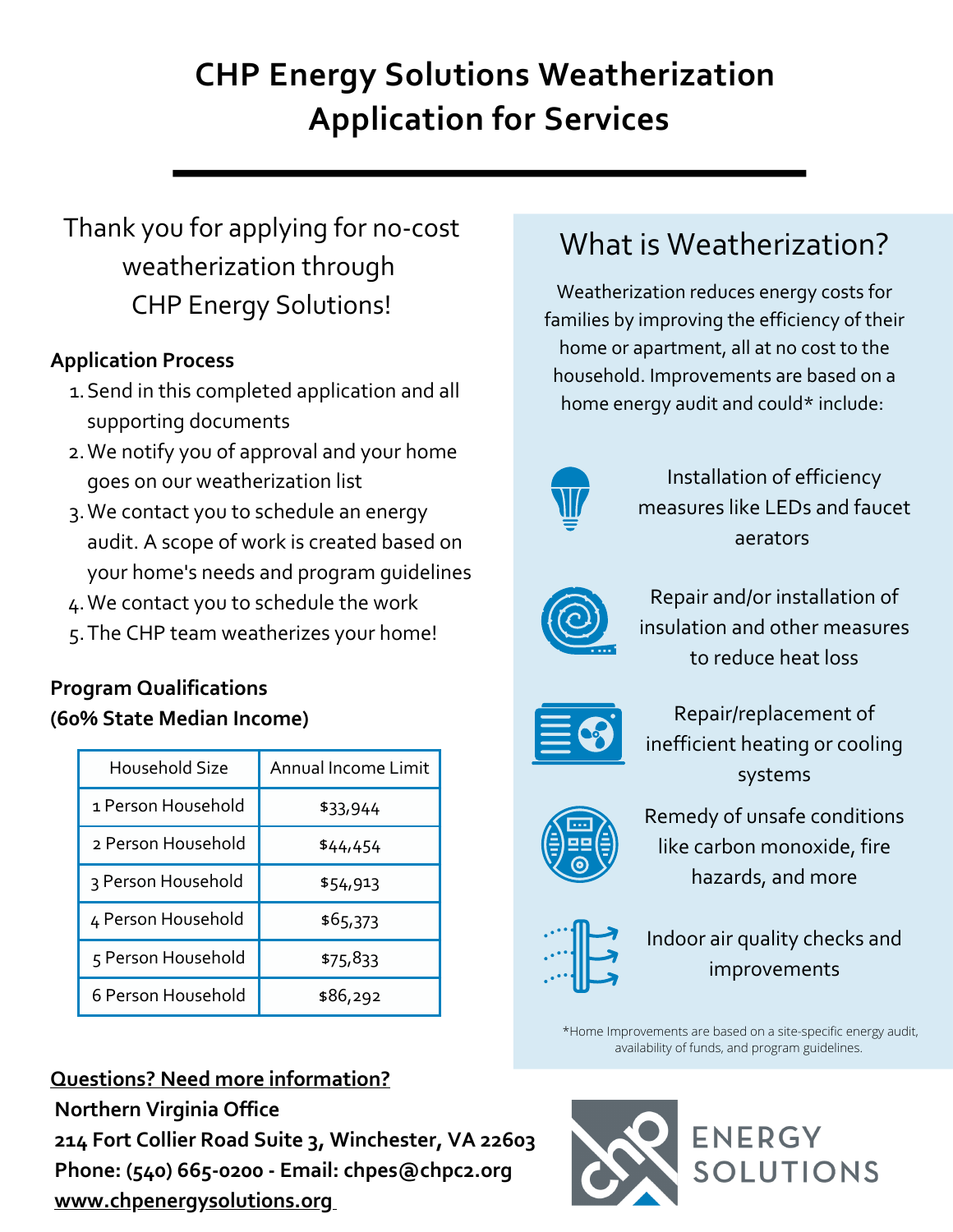

## **Application for Services**

 *Northern Virginia Office 214 Fort Collier Road Suite 3 Winchester, VA 22603 Phone: (540) 665-0200, Fax: (540) 665-0300, 711 (TTY/TDD) Email: chpes@chpc2.org*

# **Use the following checklist to complete the application**

| Complete Pages 1 through 3 (Including Signed Agreement by owner and/or tenant - Page 3)                     |                             |                      |                      |          |              |
|-------------------------------------------------------------------------------------------------------------|-----------------------------|----------------------|----------------------|----------|--------------|
| Proof of Income for all household members                                                                   |                             |                      |                      |          |              |
| - Paystubs or letter from employer (Need at least a month of paystubs from all jobs held in last 12 months) |                             |                      |                      |          |              |
| - Notarized Statement if member 18+ has had inconsistent or no income for past 12 months                    |                             |                      |                      |          |              |
|                                                                                                             |                             |                      |                      |          |              |
| Proof of Social Security, TANF, and/or Retirement Benefits (If applicable in the last 12 months)            |                             |                      |                      |          |              |
| - Copy of Benefit Statement or bank statement showing direct deposit of benefit                             |                             |                      |                      |          |              |
|                                                                                                             |                             |                      |                      |          |              |
|                                                                                                             |                             |                      |                      |          |              |
|                                                                                                             |                             |                      |                      |          |              |
| Proof of Department of Social Services Energy Assistance Benefits (If applicable in the last 12 months)     |                             |                      |                      |          |              |
| - Copy of Statement for COOLING Assistance, CRISIS Assistance, or FUEL Assistance                           |                             |                      |                      |          |              |
|                                                                                                             |                             |                      |                      |          |              |
| <b>Proof of Ownership</b>                                                                                   | 6 Meter and Usage           |                      | <b>Usage History</b> |          |              |
| - DMV Title or Personal Property Tax Bill                                                                   | Current Billing Days: 30 47 |                      |                      | Yr       | kWh          |
| - Deed or Real Estate Tax Bill                                                                              | illable Usage               |                      |                      | 21<br>21 | 838<br>805   |
|                                                                                                             | Schedule :<br>Total kWh < 9 | 12/15-01/14<br>1254  | <b>Mar</b>           | 21<br>21 | 981<br>1415  |
|                                                                                                             |                             |                      | May<br>Jun           | 21<br>21 | 1345<br>1037 |
| <b>Copy of ALL Electric and Fuel Bills</b>                                                                  | <b>Current Reading</b>      | 12/15-01/14<br>72451 | Jul.<br>Aug          | 21<br>21 | 972<br>731   |
| - Please provide the portion of the bill that shows                                                         | Previous Reading            | 71479                |                      | 21<br>21 | 795<br>811   |
| energy usage/consumption (ex: KWh).                                                                         | Sample Electric Bill        |                      | Dec                  |          | 854<br>857   |

#### **Completed Application? Mail to the address above or email to chpes@chpc2.org. Thanks!**

**CHP Energy Solutions Weatherization Assistance Program Selection Procedures for Prioritizing Services** CHP Energy Solutions, unless otherwise prohibited by its funding sources, considers the following situations as priority:

- Energy related crisis
- Disabled individual in the household
- A child 17 or younger in the household

DO NOT SEND RECEIPTS OF PAYMENTS

- A person 60 or older in the household
- Length of time an approved application is on the waiting list

This policy is in accordance with the current guidance from the Department of Housing and Community Development. Prioritization procedures will follow the policy that is in effect at the time of an application's approval.





*Checklist & Prioritization Revised May 2022*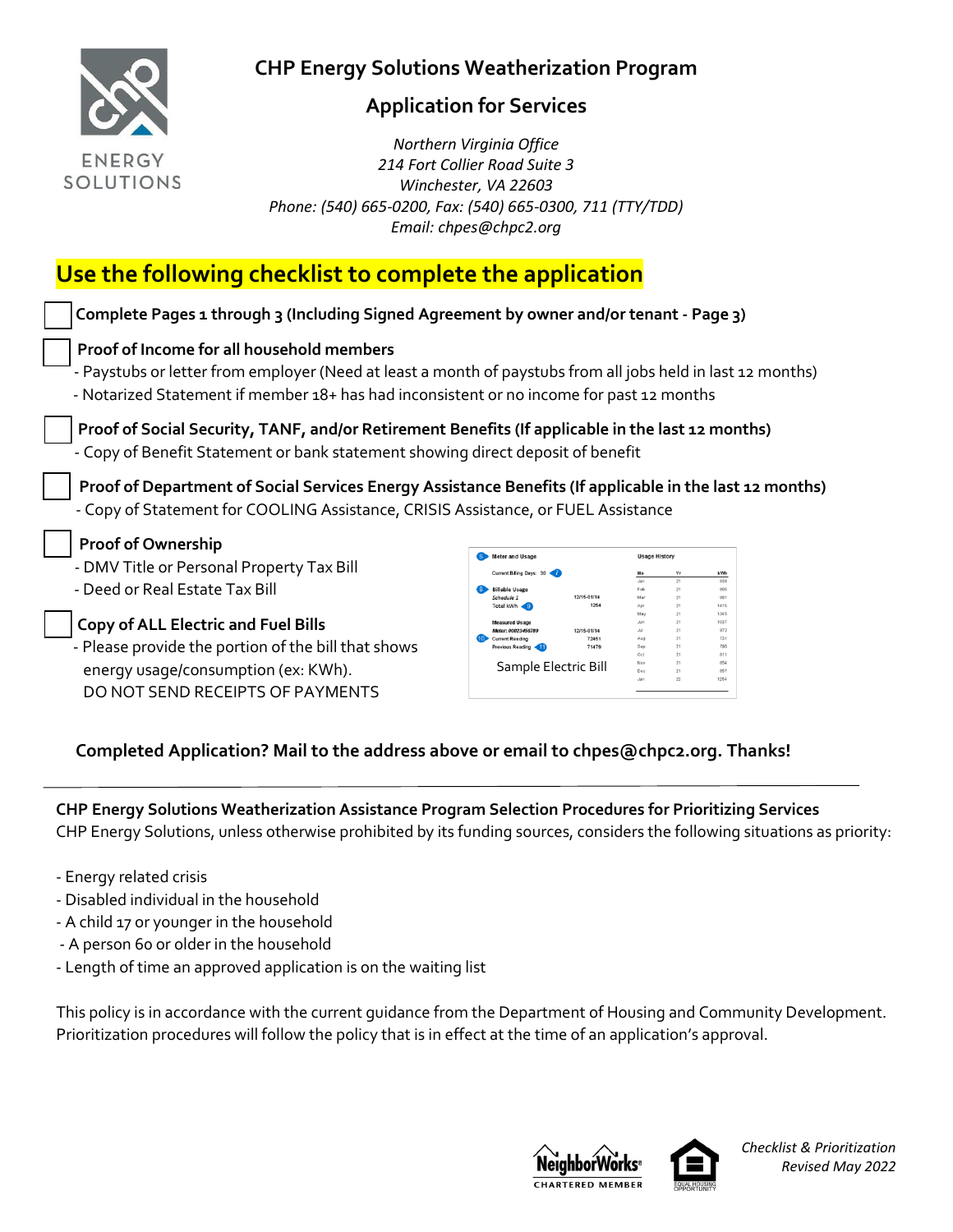

# **Application for Services**

**1997 - The Property Controller Property Controller Property Controller Property Controller Property Controller Property Controller Property Controller Property Controller Property Controller Property Controller Property C** *214 Fort Collier Road Suite 3 Winchester, VA 22603 Phone: (540) 665-0200, Fax: (540) 665-0300, 711 (TTY/TDD) Email: chpes@chpc2.org*

| <b>Household Information</b>                                                                                            |     |
|-------------------------------------------------------------------------------------------------------------------------|-----|
|                                                                                                                         |     |
|                                                                                                                         |     |
| City/Town<br><b>County</b><br>Street                                                                                    | Zip |
| How long have you lived at this address? ___________ Female head of household? Yes_____ No_____                         |     |
|                                                                                                                         |     |
| Please be specific. This helps us build our outreach and serve more households!                                         |     |
| <b>Contact Information</b>                                                                                              |     |
|                                                                                                                         |     |
|                                                                                                                         |     |
| Home Information                                                                                                        |     |
| Home Type: Mobile (Trailer): ______ Site (Stick) Built: ______ Townhome: ______ Condo: ______ Duplex: ______            |     |
| Year Built: ____________ If Mobile, do you lease the land? Yes____ No____                                               |     |
| Ownership: Rent: _____ Own: _____ Rent to Own: _____                                                                    |     |
|                                                                                                                         |     |
|                                                                                                                         |     |
| <b>Home Energy</b>                                                                                                      |     |
| What is the MAIN system you use to heat your home?                                                                      |     |
| Baseboard: _____ Furnace: _____ Heat Pump: _____ Boiler: _____ Wood Stove: _____ Space Heater: _____ Other: ___________ |     |
|                                                                                                                         |     |
| What is the main fuel for heating your home? Gas: ______ Electric: ______ Other: _______                                |     |
| What is the MAIN way you cool your home?                                                                                |     |
| Central AC: ______ Window AC Units: ______ Mini Splits: ______ Other: _________________                                 |     |
| How is your water heated? Electric: ______ Gas: ____                                                                    |     |



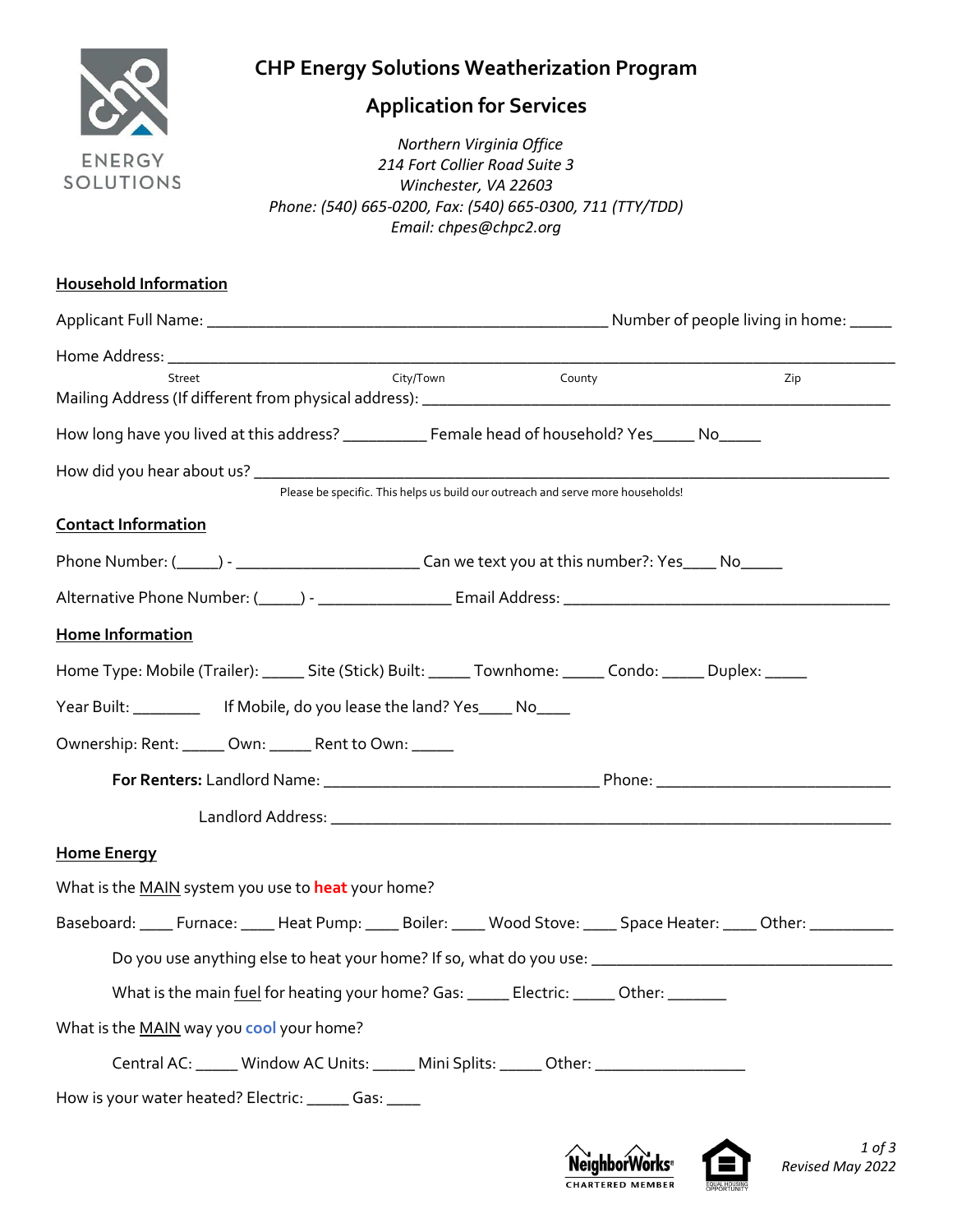

## **Application for Services**

 *Northern Virginia Office 214 Fort Collier Road Suite 3 Winchester, VA 22603 Phone: (540) 665-0200, Fax: (540) 665-0300, 711 (TTY/TDD) Email: chpes@chpc2.org*

Please provide information below for **EACH** member of your household. If a household member does not have an income, write n/a.

| <b>Household Member Full</b><br>Name                                                                          | Gender | Date of<br><b>Birth</b> | <b>Relation to</b><br>Applicant* | <b>Disabled</b><br>(Yes/No) | Source of Income<br>(Employer, SSI, or n/a) | <b>Annual Salary or Hourly</b><br>Rate + Hours |
|---------------------------------------------------------------------------------------------------------------|--------|-------------------------|----------------------------------|-----------------------------|---------------------------------------------|------------------------------------------------|
| Applicant:                                                                                                    |        |                         | Self                             |                             |                                             |                                                |
|                                                                                                               |        |                         |                                  |                             |                                             |                                                |
|                                                                                                               |        |                         |                                  |                             |                                             |                                                |
|                                                                                                               |        |                         |                                  |                             |                                             |                                                |
|                                                                                                               |        |                         |                                  |                             |                                             |                                                |
|                                                                                                               |        |                         |                                  |                             |                                             |                                                |
|                                                                                                               |        |                         |                                  |                             |                                             |                                                |
|                                                                                                               |        |                         |                                  |                             |                                             |                                                |
|                                                                                                               |        |                         |                                  |                             |                                             |                                                |
| *Spouse - Child - Grandchild - Parent - Grandparent - Other - Not related<br>(Office Use) Area Median Income: |        |                         |                                  |                             |                                             | Annual Household Income                        |

One month of paystubs is required for any and all jobs held in the last 12 months. If a household member 18 years and older listed above has NOT had any source of income for the previous 12 months, or if any of the income is inconsistent, a notarized statement must be provided.

#### **Application Assistance**

| Are you completing this application on behalf of the applicant? If so please provide your contact information below: |                  |              |
|----------------------------------------------------------------------------------------------------------------------|------------------|--------------|
| Name:                                                                                                                | Agency/Relation: | Phone/Email: |

#### **Applicant Certification**

Applicant's signature below authorizes release of any information in support of this application to or from other organizations from which the applicant has or may request assistance. The applicant certifies that the information is true, accurate and complete to the best of the applicant's knowledge and understands that false information may result in breaking the law and could result in prosecution.

Signature: **\_\_\_\_\_\_\_\_\_\_\_\_\_\_\_\_\_\_\_\_\_\_\_\_\_\_\_\_\_\_\_\_\_\_\_\_\_\_\_\_\_\_\_\_\_\_\_**Date: **\_\_\_\_\_\_\_\_\_\_\_\_\_\_\_\_\_\_**